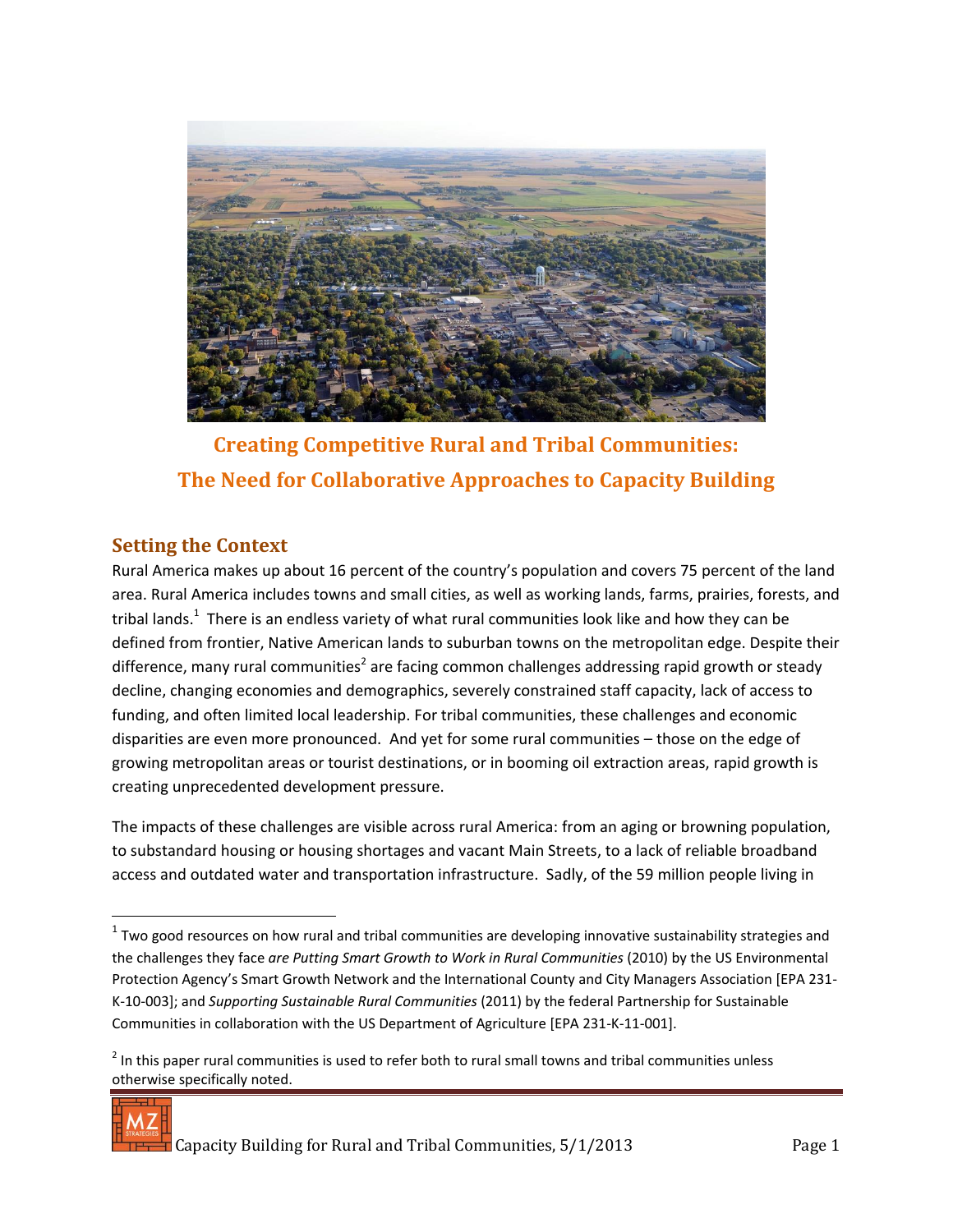rural America, 18% live in poverty (compared with 12% in central cities).<sup>3</sup> With the loss of population and jobs, many areas face increased needs and a shrinking tax base. Communities are realizing that addressing economic challenges requires coordinated strategies to improve the affordability, quality and availability of housing; improve education and workforce training programs; and update poorly maintained water, sewer or transportation infrastructure. For those working to alleviate rural poverty, coordinated strategies are essential to identify the many variables contributing to increasing economic disparities. In short, rural communities require comprehensive economic, environmental and quality of life strategies; yet creating and implementing these kinds of cross-sector approaches remains a challenge for most with few resources to meet the need.

Economic resilience is a central objective for most rural communities – whether they are experiencing fast growth as a result of natural resource extraction methods like fracking in North Dakota or their economies have withered with the loss of population and changing global markets as is happening in rural Arkansas. As broadband slowly comes to rural America it brings with it tremendous economic and social opportunity that can be harnessed by those places that have a vision and plan in place.



*Photo credit: www.usatoday.com*

Rural communities are often further disadvantaged by issues of scale. Rural communities are often isolated and lack the population density and updated infrastructure required to successfully compete in today's global economy. Many of the models for creating economic growth are taken from large urban areas which have greater public and private resources and different demographic issues. Even most socioeconomic performance measures are not applicable to rural areas given the difference in scale and lack of appropriate data sets. For small towns - often with populations below 10,000 - it is challenging to

successfully make the case to state agencies or philanthropic organizations that investments in their future will yield a big enough return on investment.

Rural development practitioners are stretched. Frequently rural and tribal communities have one staff person playing multiple roles "just to keep the lights on." Many communities rely largely on volunteers. The loss of one person or community leader has profound impacts. Comprehensive economic strategies involve complex cross-sector and cross-jurisdictional solutions that require time and attention to achieve. For some rural and tribal communities, deep and long-standing economic, racial, or environmental challenges add further complexity and require a commitment to long-term partnership. Improving the capacity of rural and tribal communities to establish their own economic plans, identify

 $3$  Duncan, Cynthia M. (2012) "Community Development in Rural America: Collaborative, Regional and Comprehensive" in *Investing in What Works for America's Communities ([http://www.whatworksforamerica.org/\)](http://www.whatworksforamerica.org/)* 



 $\overline{a}$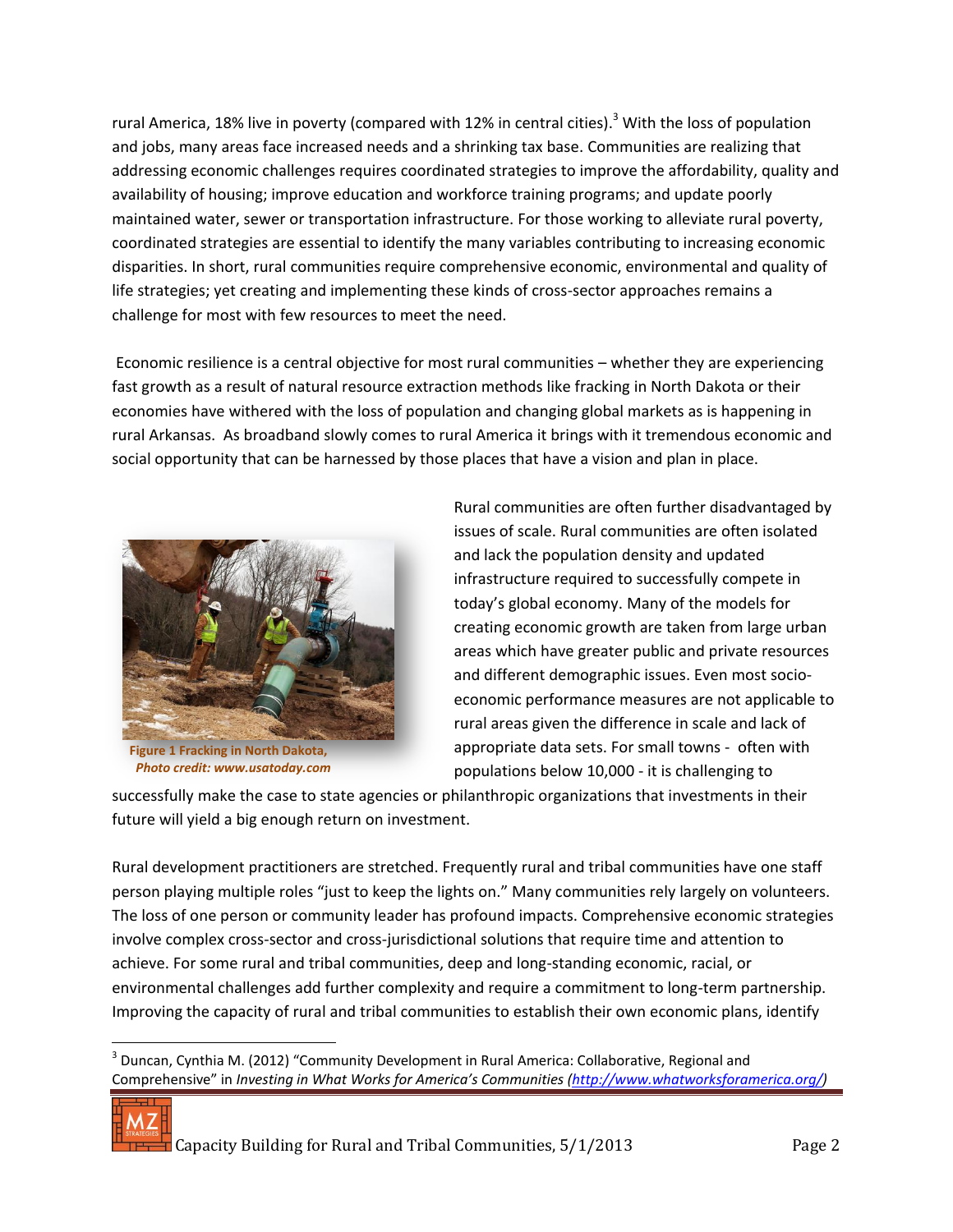achievable and proven actions, and grow local leadership is necessary to expanding the set of partners who can bring staff and resources to support multi-year economic and quality of life efforts.

In spite of these challenges, rural communities are stepping forward to test and develop new approaches to establish hometown competitiveness. Our rural economies are critical to the larger national economy, and closely tied to the wealth of the state and larger metropolitan economies to which they contribute. This urban-rural interdependence is often overlooked and yet it is essential to creating approaches that can better recognize the internal assets and wealth creation opportunities within rural communities. Among rural America's biggest assets are its people and the strong affinity they have for their community, land and the natural environment.

## **Snapshot of the Current Capacity Building Field**

A number of skilled organizations focus on the unique needs of rural and tribal America. One of the leaders is the Rural Policy Research Institute (RUPRI) comprised of several joint initiatives to focus on policy analysis and data resources, including the Rural Assistance Center and the RUPRI Center for Rural Entrepreneurship. <sup>4</sup> The latter focuses on strategies to create and support small enterprises as a key economic development strategy through research and limited direct support such as the Transfer of Wealth (TOW) model, developed through support from the Ford Foundation. The TOW model identifies new, significant and sustainable funding streams to support stronger communities by focusing on intergenerational wealth assets. While it is a compelling model, it focuses on a specific challenge – access to capital –and the need for greater investment in entrepreneurialism and venture capital.

The National Association of Development Organizations (NADO) provides research, limited technical assistance and identifies best practices for its membership comprised largely of rural development organizations. NADO promotes regional strategies with an emphasis on collaboration across public agencies and with the private sector to strengthen economic competitiveness. Their capacity building efforts traditionally have focused on peer learning opportunities and case studies of rural innovation and comprehensive planning. NADO does not traditionally provide one-on-one assistance, but is an important rural advocacy voice on federal transportation and economic development matters.

Other organizations, including the Center for Community Economic Development Assistance (CCEDA)<sup>5</sup> and the Rural Communities Assistance Corporation (RCAC) have established capacity building programs to assist rural and tribal communities. Both organizations work with individual communities to develop economic strategies, provide financial counseling and produce best practices on different economic development components. CCEDA has developed an extensive set of "How to Manuals" on community and economic development topics. RCAC also manages a \$75 million small business lending fund, and can provide loans for housing and infrastructure projects that support local economic strategies. A number of other impressive organizations are working on key critical elements of rural sustainability

5 To access manuals and case studies developed by CCEDA visit its website a[t http://cceda.us/](http://cceda.us/)



Capacity Building for Rural and Tribal Communities, 5/1/2013 Page 3

 $\overline{\phantom{a}}$ <sup>4</sup> For more information on RUPRI visit its website a[t http://www.rupri.org/index.php](http://www.rupri.org/index.php) and the Center for Entrepreneurship at<http://www.energizingentrepreneurs.org/site/>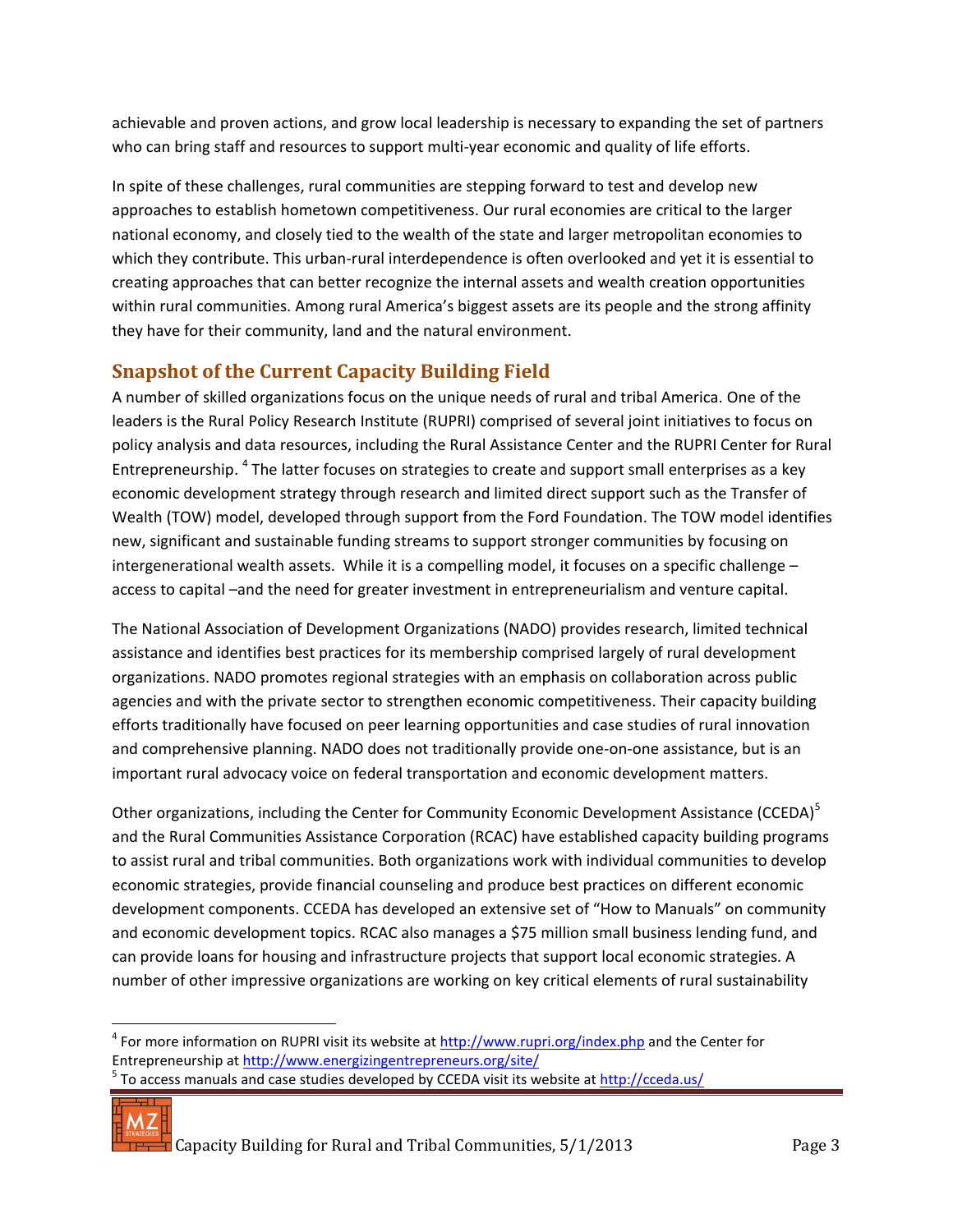including the Housing Assistance Council (HAC) which has developed resources and capacity building programs to support housing preservation and green building, and the Rural Community Assistance Partnership (RCAP) which is a national network of organizations working in regions on specific issues including strategic planning and water infrastructure.

Each of these efforts provides critically-needed capacity building support. Traditionally, however, planning and implementation support has been split, or technical assistance has focused on single topics (i.e. housing, sewer and water infrastructure, main street redevelopment). Missing has been a comprehensive capacity building model that assists communities through the process of creating a plan and the hard work of implementation. Undertaking a more coordinated approach requires a collaborative effort that engages groups with skills in these different areas, and also a willingness by communities and funders to invest in a comprehensive and inclusive planning and action strategy.

### **Federal support for rural sustainability planning**

In 2009, the Obama Administration launched the Partnership for Sustainable Communities which included \$150 million for the US Department of Housing and Urban Development (HUD) to establish two new sustainable communities planning grant programs. Both programs were targeted at integrating housing, transportation, environmental and economic development planning. A special category was created for smaller communities and regions. In 2011, an additional \$100 million was appropriated for the program. These programs arose from a recognition that government needed to use scarce public resources more efficiently and prioritize strategies that addressed multiple challenges with a single investment. For HUD, affordable housing and community development cannot be successfully addressed in isolation of deeper economic factors.

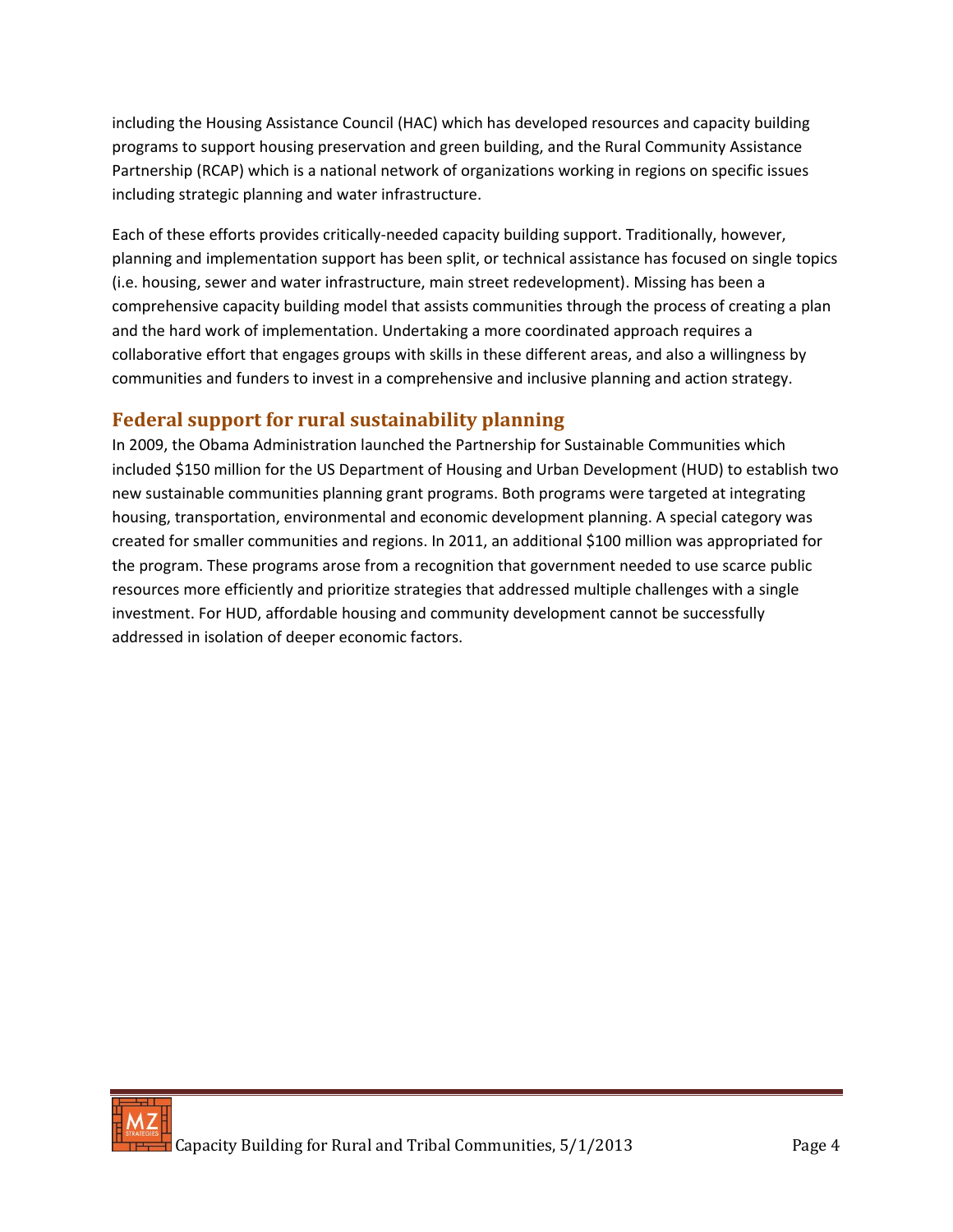In total, as shown in Figure 2, over 150 regions and communities received these HUD grants.<sup>6</sup> Almost 40% of total grants were awarded to places with populations under 200,000 and supported a variety of activities in rural and tribal communities across the country.<sup>7</sup>



#### **Figure 2** *source: HUD Office of Sustainable Housing and Communities*

The City of Glens Falls, NY (population 13,000), for

instance, received HUD funding to develop a strategy to provide affordable workforce housing downtown, identify vacant properties for infill development, and amend its zoning ordinance to increase energy efficiency. The Housing Authority of Randolph County, WV (population of 28,000), received a grant to develop a county wide plan that identifies areas for farmland preservation, assesses opportunities for expanding bus service , and increases pedestrian and bike

connectivity. The Thunder Valley Community Development Corporation and the Oglala Lakota Tribe are leading an effort to develop a Regional Plan for Sustainable Development in the remote area of southwestern South Dakota covering part of the Pine Ridge Indian Reservation. The reservation has no active planning department, and this will be its first comprehensive and integrated plan. Through this funding Oglala Lakota community members created a comprehensive plan to address long-standing challenges, including lack of economic opportunity and housing shortages.

HUD created the Sustainable Communities Capacity Building program in 2011 to provide technical expertise, create a peer learning network, and support communications, planning and grant management needs for rural and tribal grantees. Two rural capacity building teams were funded under this program, including one led by the Minnesota Housing Partnership (MHP) to provide direct technical assistance to rural and tribal grantees (TA).

One benefit of the HUD Sustainable Communities Initiative (SCI) is that these are 3-year long grants which provide opportunity for more meaningful engagement to address complex community issues. A

 $^6$  HUD Office of Sustainable Housing and Communities (2012), "Helping Communities Realize a More Prosperous Future [http://portal.hud.gov/hudportal/HUD?src=/press/press\\_releases\\_media\\_advisories/2012/HUDNo.12-185](http://portal.hud.gov/hudportal/HUD?src=/press/press_releases_media_advisories/2012/HUDNo.12-185) While 200,000 may sound like a large number this included large regions where the largest city may be 50,000.



 $\overline{\phantom{a}}$ 

Capacity Building for Rural and Tribal Communities, 5/1/2013 Page 5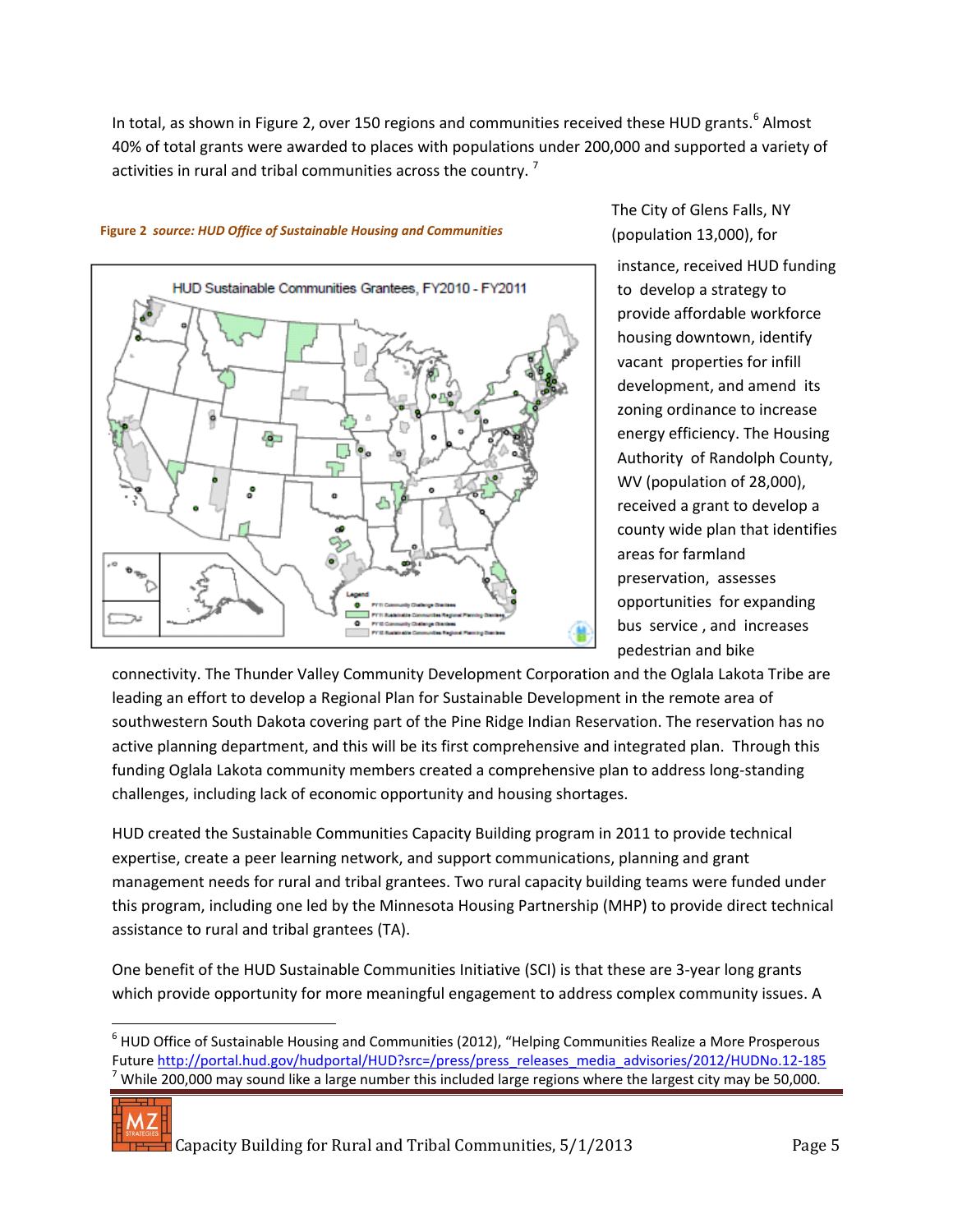limitation has been that only a small number of grantees are able to access one-on-one assistance, and many more rural communities need this type of support than HUD can fund. Other federal TA programs such as OneCPD do not provide this type of issue-specific capacity building, and USDA has no similar program.

### **Lessons Learned from Recent Rural Capacity Building Efforts<sup>8</sup>**

- **1) There is a huge pent-up demand for integrated planning in rural communities.** In the first year of HUD SCI funding, over 50% of the 225 applications received by HUD were from lowpopulation regions.<sup>9</sup> This demand may reflect two key factors. First, rural communities are experiencing significant economic and population change which they are unprepared to deal with and have not historically approached from a regional lens. Second, resources to fund rural planning activities are almost non-existent. Few foundations are located in rural areas and state agencies typically assume responsibility for planning in rural communities. Continued federal funding for HUD's sustainable communities is in jeopardy. No additional funds have been appropriated since FY2011. New resources are needed to support those rural communities who want to develop comprehensive economic and quality of life strategies, and most importantly to build local capacity to successfully undertake these efforts.
- 2) **Economic resilience and growth are the key goals rural communities are seeking to address.** Rural communities first and foremost want, and need, to improve their local and regional economies through a set of economic development, workforce development, quality of life and infrastructure investments. Traditionally, economic development strategies have been done in a vacuum without regard to where development happens or how it is integrated with neededinvestments in housing, water systems, human capital, or transportation. This can be true for a community with a declining or rapidly growing rural community. In recognition of the importance of community economic resilience to national economic growth, HUD's FY2014 budget refocused its Sustainable Communities Initiative to emphasize *Economic Resilience* and rebranded the grant program to assist regions in developing and implementing integrated business plans to "strategically direct public and private investments in development and infrastructure."<sup>10</sup>
- 3) **Local human capacity is severely limited for developing comprehensive growth strategies.** Given the neglect, lack of resources and the scope of challenges facing rural communities a number of critical capacity needs exist. Technical expertise is needed for financial counseling, grant writing, infrastructure and housing finance, energy efficiency standards and green building

 $\frac{10}{10}$  HUD's Proposed FY2014 Budget, Community Development Fund Congressional Justification, <http://portal.hud.gov/hudportal/documents/huddoc?id=COMDEVFUND.pdf>



 $\overline{\phantom{a}}$ 

 $^8$  Unless otherwise noted, the following lessons learned are informed by the author's own experience living in and working with rural communities, and through interviews conducted with many of the organizations referenced in this report.

<sup>&</sup>lt;sup>9</sup> HUD's Office of Sustainable Communities, see Regional Sustainable Communities Grant Information at [www.hud.gov/sustainability](http://www.hud.gov/sustainability)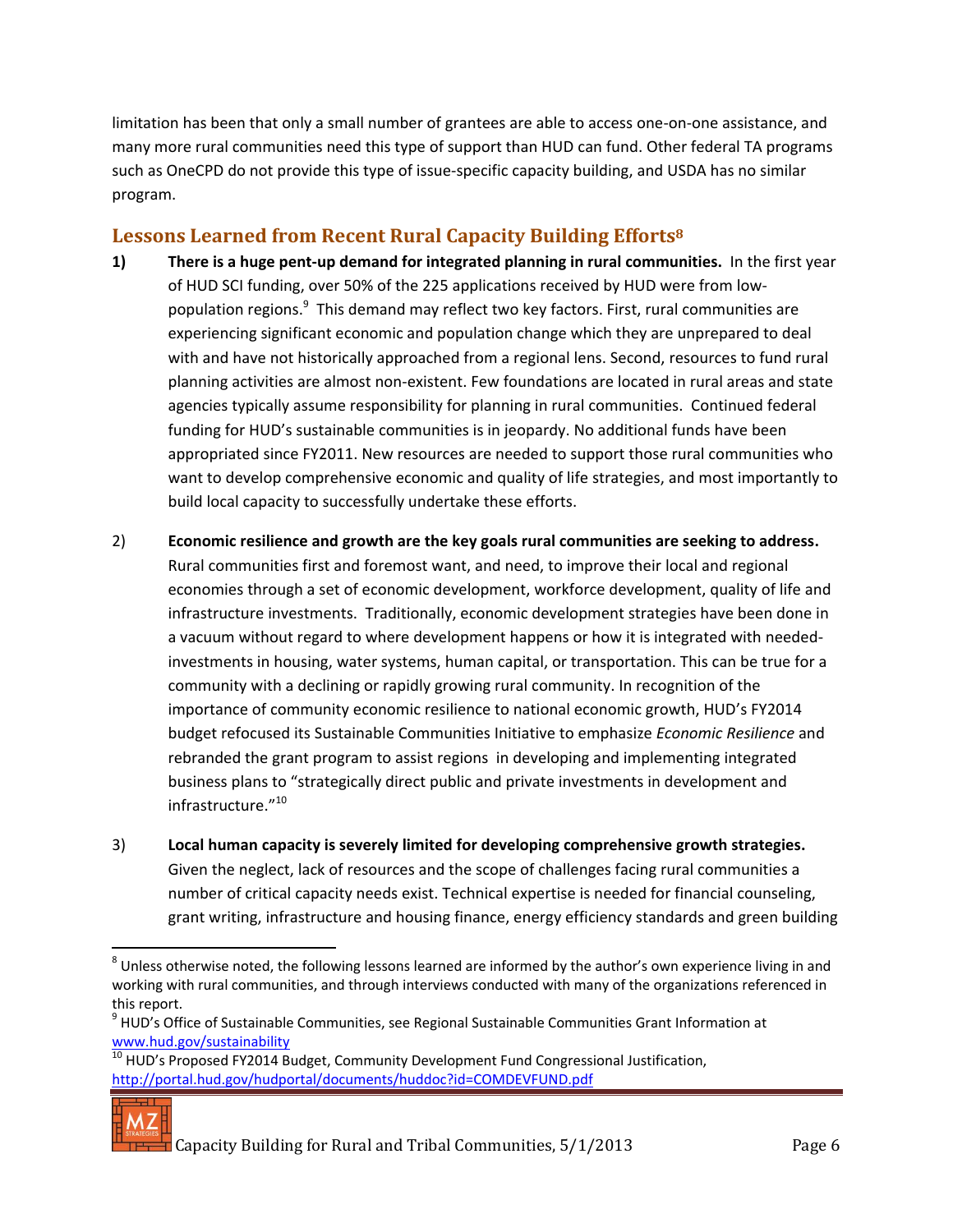practices, assessing housing need, strategic planning, data analysis and mapping tools such as GIS (to name only a few areas). Rural communities have few dedicated staff to develop economic strategies or create proactive plans for their communities. Much of what happens in a rural community is dependent on volunteers and local leadership, both of which can vary widely in terms of abilities and numbers. Maintaining volunteer involvement over a long planning process can be especially challenging. Helping to build local capacity is a key need, and should be undertaken through strategies that empower and grow abilities rather than merely bringing in outside experts. Size, scale and direct access to community leaders are assets that can be leveraged to develop local strategies in rural areas that may not be possible in larger, more complex metropolitan areas.

- **4) Funding, Funding, Funding.** Rural and tribal communities are severely limited in the availability of capital resources. This has profound implications for economic development. Not only does this funding shortage limit the ability to undertake proactive steps to anticipate needs that a changing global economy require, but it also constrains the ability of these places to meet basic maintenance needs. Investment from the philanthropic community is at a historic low in rural communities.<sup>11</sup> Many state and federal assistance programs have been cut over the past decade of economic recession. And in many places, the decline of population, manufacturing and commodity markets further diminish the local tax base.
- 5) **Sustainability looks and sounds different in rural communities.** Rural areas tend to be more politically and socially conservative.<sup>12</sup> Strong Tea Party resistant to sustainability has arisen in many rural communities with the local planning efforts painted as an international socialist conspiracy dubbed "Agenda-21". HUD grantees were completely unprepared for this kind of attack. Much of the terminology and examples used to describe sustainable communities has a considerably urban overtone which also does not play well in rural areas that value their rural lifestyle and don't want to be like cities. Communication strategies have to be tailored for rural communities to better reflect their unique values and needs. Authenticity is vital.<sup>13</sup> Taking the time to identify and train community leaders to serve as spokespersons and champions of the planning process takes time. It also becomes critical to reach out to engage a broader set of stakeholders and identify ways to support local leadership development.
- 6) **Native American communities face distinct challenges and require culturally-sensitive approaches.** Many of the economic, environmental and social needs facing rural communities

 $13$  The Federal Partnership for Sustainable Communities worked with USDA to modify its six livability principles and provide specific rural examples to help address this perceived disconnect. See *Supporting Sustainable Rural Communities* (2011) by the federal Partnership for Sustainable Communities in collaboration with the US Department of Agriculture [EPA 231-K-11-001].



 $\overline{\phantom{a}}$ 

 $11$  Duncan, Cynthia M. (2012) "Community Development in Rural America: Collaborative, Regional and Comprehensive" in *Investing in What Works for America's Communities*

<sup>12</sup> *Putting Smart Growth to Work in Rural Communities* (2010) by the US Environmental Protection Agency's Smart Growth Network and the International County and City Managers Association [EPA 231-K-10-003

 $\overline{T}$  Capacity Building for Rural and Tribal Communities, 5/1/2013 Page 7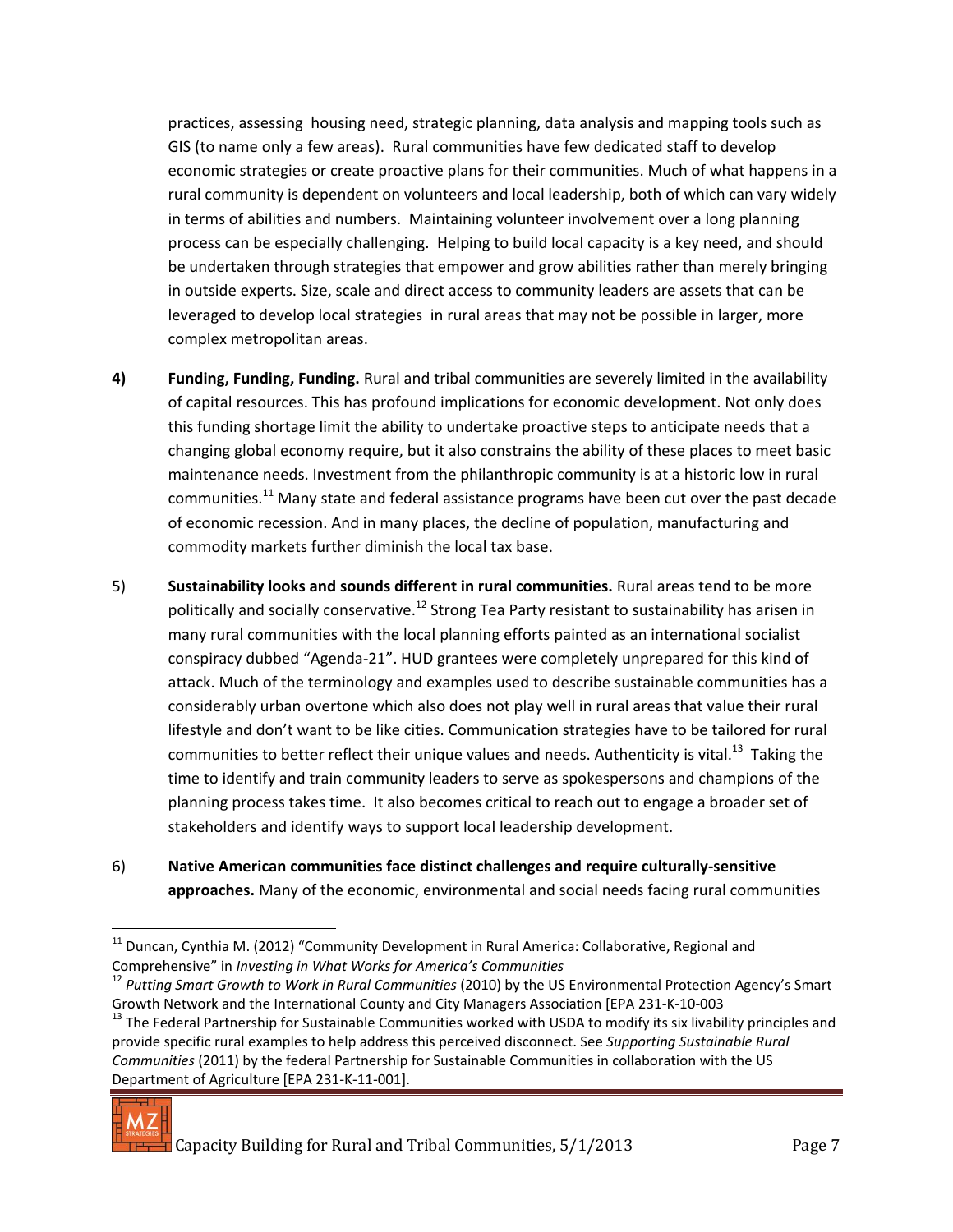are similar whether they are Native American or non-native communities. Yet, the scale and extent of those challenges typically are even more deeply pronounced for tribal communities that have suffered from persistent economic and social exclusion. Mutual mistrust, cultural differences, differences in governance, and economic and living patterns of bordering native and non-native peoples create unique challenges for collaborative planning and economic strategies that engage both populations. Significant interest is emerging among Native America communities to develop comprehensive sustainability plans which incorporate their cultural values around nature, community, inter-generational responsibility, and critical socio-economic needs. Several of the HUD SCI grants went to tribal agencies or to regions working to bridge tribal and non-tribal economic needs. $^{14}$ 

- 7) **Planning is a good first step, but must be tied to implementation strategies.** Rural communities cannot afford to develop a plan that will sit on a shelf. The planning process itself needs to engage a broad set of community stakeholders, including naysayers to establish community buyin from the start. This is especially important as political and community leadership can change over time. A commitment to the vision and strategies adopted in the plan needs to remain to ensure long-term implementation. Few rural planning efforts are directly tied to implementation support and focus on the short-term actions to jump start an adopted plan, or assist the community when it hits sticking points or stumbles. A capacity building model that bridges planning and implementation can better ensure that communities are able to create the momentum needed to succeed. Implementation needs to be maximized to leverage the full set of financial, human and capital resources within the community to build long-term selfsufficiency and reduce reliance on external experts or funding both of which can be fleeting.
- 8) **Collaborative, comprehensive capacity building models are best suited to meeting the complex needs of rural communities.** Given the multi-dimensional challenges facing rural communities, strategies that deploy cross-sector and collaborative approaches hold the greatest promise. Regional approaches that link urban and rural places, and are grounded in the regional interactions between local economies, watersheds, and social systems reinforce the need for strategies that integrate these variables. Also needed are strategies to engage coalitions of diverse stakeholders including anchor institutions, advocates, the business community, health care and service providers, environmental organizations and public sector actors. Collaborative capacity building approaches are well suited to providing outside expertise to communities that can help them imagine success and encourage comprehensive approaches.

<sup>&</sup>lt;sup>14</sup> Information provided by HUD's Office of Sustainable Housing and Communities at [www.hud.gov/sustainability](http://www.hud.gov/sustainability) for FY2010 and FY2011 grants to Arizona, Montana, Wisconsin, South Dakota and New Mexico.



 $\overline{a}$ 

 $\pm$  Capacity Building for Rural and Tribal Communities, 5/1/2013 Page 8